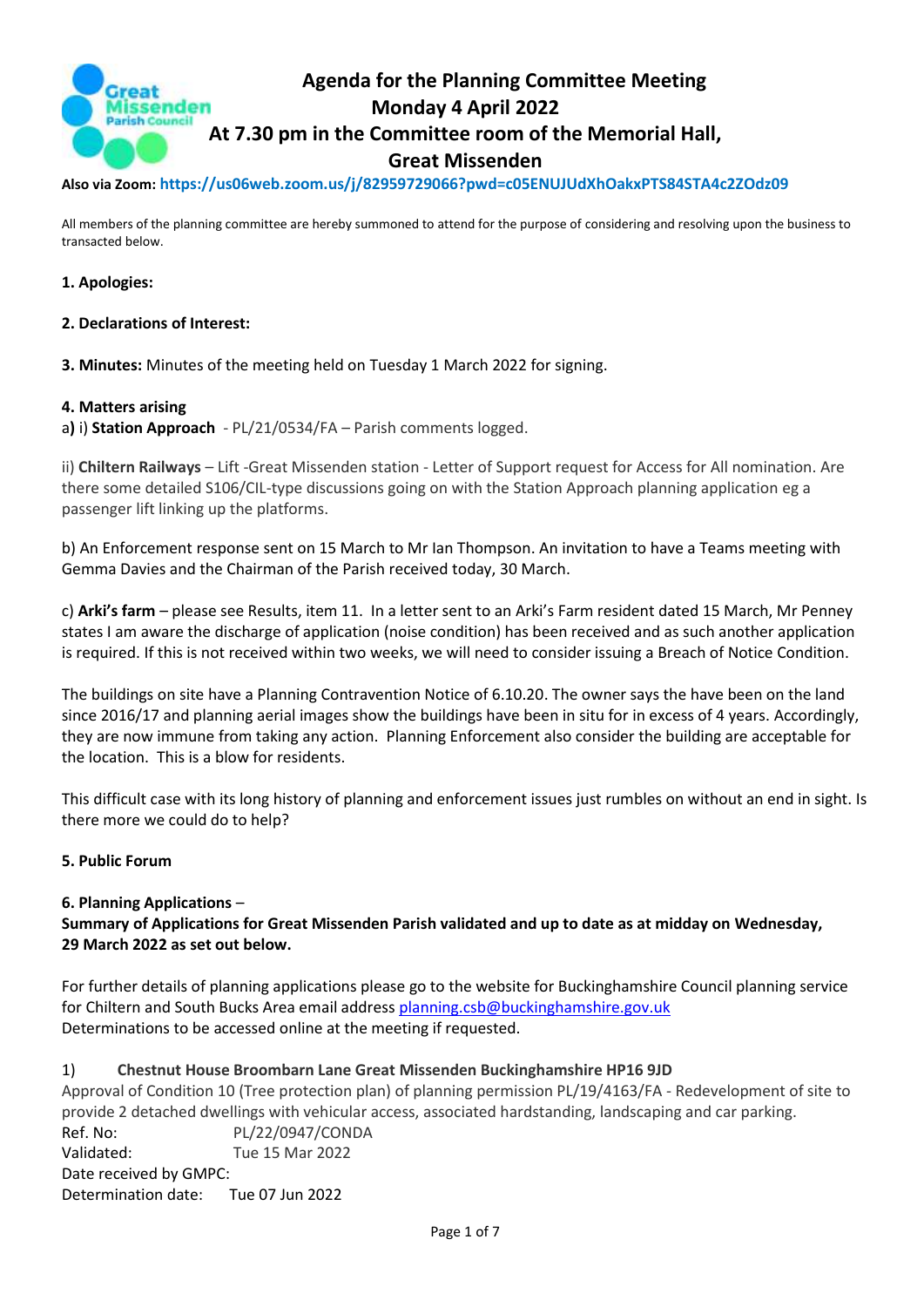### 2) **Beechcroft Martinsend Lane Great Missenden Buckinghamshire HP16 9HR**

First floor extension over existing attached garage with a two storey infill extension and part garage conversion

Ref. No: PL/22/0862/FA Validated: Thu 10 Mar 2022 Date received by GMPC: 23 Mar 2022 Determination date: Thu 05 May 2022

# 3) **Broomhill Nags Head Lane Great Missenden Buckinghamshire HP16 0HD**

| Single storey rear extension, render to existing property |                 |
|-----------------------------------------------------------|-----------------|
| Ref. No:                                                  | PL/22/0855/FA   |
| Validated:                                                | Wed 09 Mar 2022 |
| Date received by GMPC:                                    | 23 Mar 2022     |
| Determination date:                                       | Wed 04 May 2022 |
|                                                           |                 |

# 4) **14A High Street Prestwood Buckinghamshire HP16 9EB**

**Confirmation that condition 9** (contaminated land assessment survey) of planning permission CH/2004/1342/FA redevelopment of site to provide six houses and a detached domestic garage, two storey office building and car parking all served by new accessway has been discharged.

| Ref. No:               | PL/22/0869/CONDA |
|------------------------|------------------|
| Validated:             | Mon 21 Mar 2022  |
| Date received by GMPC: |                  |
| Determination date:    | Mon 13 Jun 2022  |
|                        |                  |

# 5) **The Misbourne Misbourne Drive Great Missenden Buckinghamshire HP16 0BN**

**Approval of condition 27** (Mechanical plant specifications) of planning permission CC/0043/19) - Proposed demolition of the existing outdated Sports Hall and construction of a playing area in its place; construction of a new two-storey Sports Hall adjacent to the south of the new playing area; construction of a new five classroom single storey Teaching Block; extension to Multi-Use Games Area; and new Coach Access and Car and Coach Park and drop-off zone

| Ref. No:               | PL/22/0817/CONDA |
|------------------------|------------------|
| Validated:             | Mon 07 Mar 2022  |
| Date received by GMPC: |                  |
| Determination date:    | Mon 30 May 2022  |

### 6) **2 Augustine Mews Great Missenden Buckinghamshire HP16 0AS**

| Crown reduction of a Walnut tree. TPO/1989/019. |                 |  |
|-------------------------------------------------|-----------------|--|
| Ref. No:                                        | PL/22/0584/TP   |  |
| Validated:                                      | Wed 02 Mar 2022 |  |
| Date received by GMPC:                          | 9 Mar 2022      |  |
| Determination date:                             | Wed 27 Apr 2022 |  |

7) **Thimble Farm Cottage Green Lane Prestwood Great Missenden Buckinghamshire HP16 0QA Listed building consent** for installation of 7 replacement windows to front of property Ref. No: PL/22/0774/HB Validated: Tue 01 Mar 2022 Date received by GMPC: 15 Mar 20223 Determination date: Tue 26 Apr 2022

| 8) -                                                       |                        | Thimble Farm Cottage Green Lane Prestwood Great Missenden Buckinghamshire HP16 0QA |
|------------------------------------------------------------|------------------------|------------------------------------------------------------------------------------|
| Installation of 7 replacement windows to front of property |                        |                                                                                    |
| Ref. No:                                                   |                        | PL/22/0751/FA                                                                      |
| Validated:                                                 |                        | Tue 01 Mar 2022                                                                    |
|                                                            | Date received by GMPC: | 17 Mar 2022                                                                        |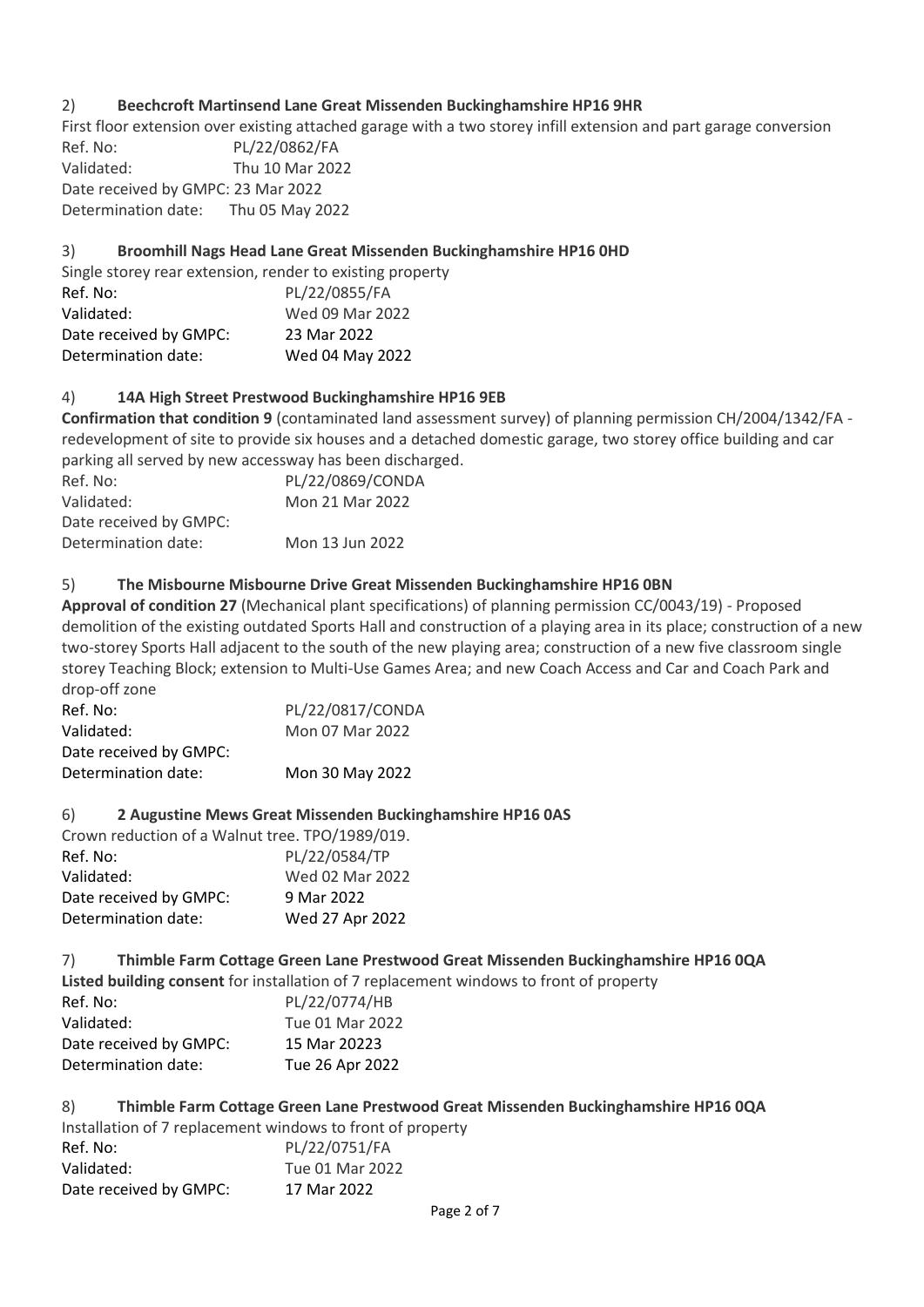Determination date: Tue 26 Apr 2022

### 9) **18 Stocklands Way Prestwood Great Missenden Buckinghamshire HP16 0SJ**

Garage conversion, alterations to windows and doors and enlargement of driveway

| Ref. No:               | PL/22/0714/FA   |
|------------------------|-----------------|
| Validated:             | Tue 15 Mar 2022 |
| Date received by GMPC: | 16 Mar 2022     |
| Determination date:    | Tue 10 May 2022 |

### 10) **Sakyikrom Nags Head Lane Great Missenden Buckinghamshire HP16 0ER**

Demolition of existing single storey rear extensions, new two storey rear extension, a new external rear stair, metal railing and privacy screen to the existing roof terrace, new windows and doors, 3 side roof lights and rendering of the first floor

| Ref. No:               | PL/22/0721/FA   |
|------------------------|-----------------|
| Validated:             | Fri 11 Mar 2022 |
| Date received by GMPC: | 14 Mar 2022     |
| Determination date:    | Fri 06 May 2022 |

### 11) **Grass Walk Wood Lane South Heath Great Missenden Buckinghamshire HP16 0RB**

**Amended Description:** New double garage and domestic workshop following the demolition of existing garage, new oil tank and air source heating units to side of garage, Solar PV Panels to the rear and side of the new garage roof for generating electricity and Solar Water Heating Panel to existing roof at rear

| Ref. No:                                   | PL/22/0480/FA   |  |
|--------------------------------------------|-----------------|--|
| Validated:                                 | Tue 22 Feb 2022 |  |
| Date received by GMPC:                     | 7 Mar 2022      |  |
| Determination date:                        | Tue 19 Apr 2022 |  |
| Ecology checklist: nesting birds use site. |                 |  |

### 12) **The Old Cottage 82 High Street Prestwood Buckinghamshire HP16 9ES**

Erection of a carport, storage and garden room outbuilding to side of existing property and relocation of existing gatepost

| Ref. No:                | PL/22/0645/FA   |
|-------------------------|-----------------|
| Validated:              | Mon 07 Mar 2022 |
| Date received by GMPC:  | 17 Mar 2022     |
| Determination date:     | Mon 02 May 2022 |
| Site has nesting birds. |                 |

### 13) **Hazeldene Nags Head Lane Great Missenden Buckinghamshire HP16 0ER**

First storey side extension, single storey side/rear extensions; conversion of garage to habitable space; new front porch extension; extended front hardstanding and new vehicle access, new paving and patio to rear and side Ref. No: PL/22/0641/FA Validated: Thu 03 Mar 2022 Date received by GMPC: 9 Mar 2022 Determination date: Thu 28 Apr 2022 One boundary objection. Highways find it acceptable.

#### 14) **Chapel Farm Hyde Lane Hyde End Buckinghamshire HP16 0RF**

| Single storey rear extension |                 |
|------------------------------|-----------------|
| Ref. No:                     | PL/22/0506/FA   |
| Validated:                   | Wed 23 Feb 2022 |
| Date received by GMPC:       | 25 Feb 2022     |
| Determination date:          | Wed 20 Apr 2022 |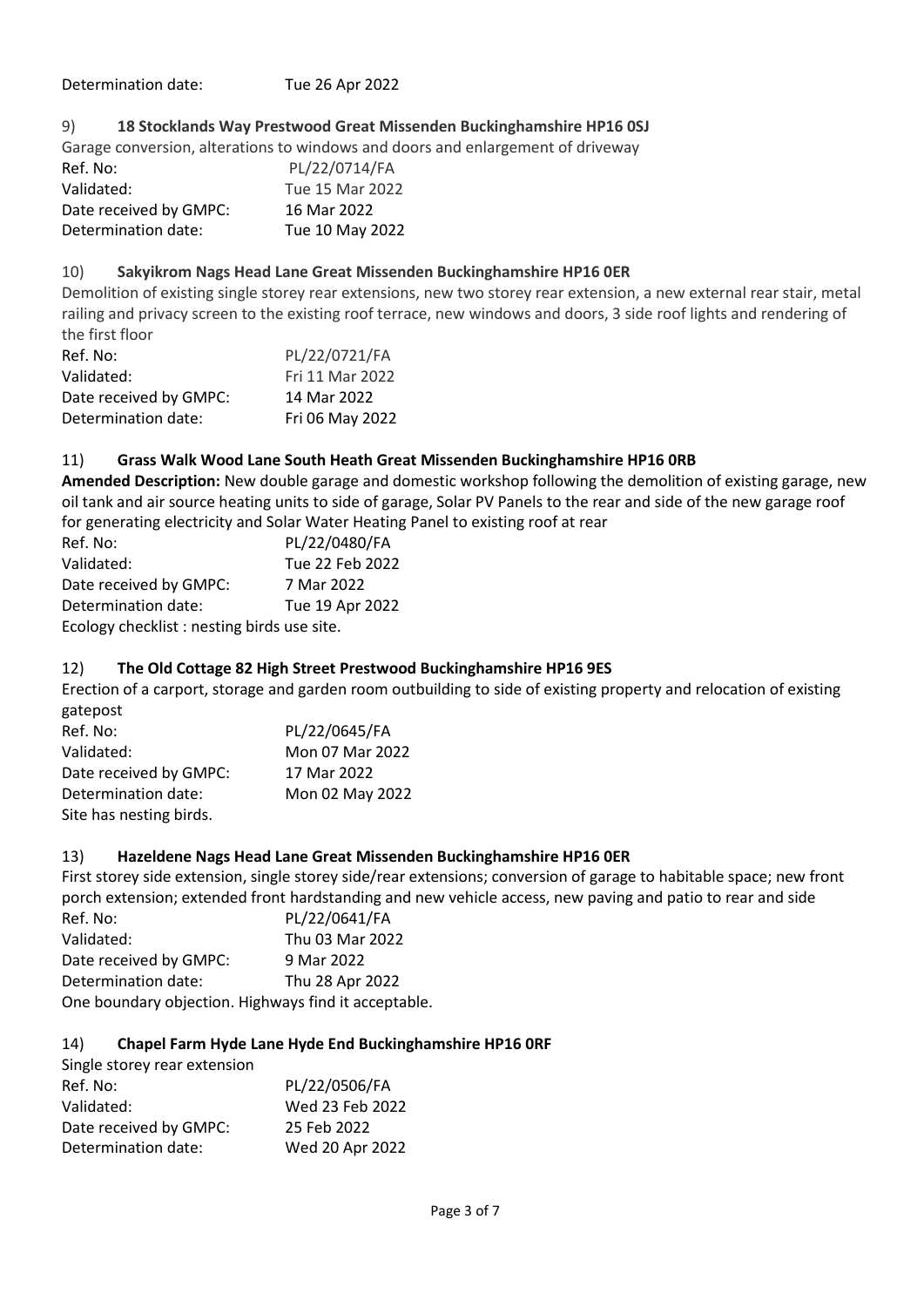# 15) **Cornerways 23 Orchard Lane Prestwood Buckinghamshire HP16 0NN**

**Outline planning permission** for erection of one detached dwelling and upward extension of existing dwelling (all matters reserved)

Ref. No: PL/22/0434/OA Validated: Thu 24 Feb 2022 Date received by GMPC: 28 Feb 2022 Determination date: Thu 21 Apr 2022

7 Objections to conversion of bungalow to house. Some concern for nesting birds and a call for ecologist to be on site for clearance.

### **16) Thimble Lodge Green Lane Prestwood Buckinghamshire HP16 0QE**

Re-application for the construction of a detached garage (CH/2016/1774/FA Expired) Reference PL/22/0943/FA Application Validated Tue 29 Mar 2022 Date received by GMPC: Determination date: Tue 24 May 2022

### **7. Correspondence:-**

**a) Appeal** correspondence from Buckinghamshire Council that covers March – all not yet decide on 29 March 2022:

### 1 **Kimba Farm Stud Moat Lane Prestwood Buckinghamshire HP16 9BT**

Erection of covered manege (retrospective) Reference PL/20/4379/FA - Refused. Appeal: APP/X0415/D/21/3273901 - start date: 24 November – **Refused 30 March.**

### 2 **Bonheur Nags Head Lane Great Missenden Buckinghamshire HP16 0HG** Ref. No: PL/21/3526/FA - **Refuse Permission. Appeal 3526 APP/X0415/D/21/3287332 dismissed 15 March 2022**

3 **Holly Hatch Cottage Nags Head Lane GREAT MISSENDEN HP16 0HD** Ref. No: PL/21.1477/FA **- Refused.**  Appeal against Refusal APP/X0415/W/21/3279497. *Not yet decided.*

4. **4 Upper Hollis, Great Missenden, Buckinghamshire HP16 9HP** Appeal APP/X0415/D/22/3291948 lodged 22 March 2022.

**b)** Buckinghamshire Council by 29 March 2022 have submitted a series of outcomes of planning applications that cover:-

### **1. Tyseley Grimms Hill Great Missenden Buckinghamshire HP16 9BG**

Non material amendment to planning permission PL/20/0085/FA (Demolition of existing garage and erection of garage with room in roof, utility room and workshop and a link to house) to allow for change of design of entrance porch from a flat roof to a pitched roof

**Ref. No: PL/22/0676/NMA | Validated: Wed 23 Feb 2022 | Status: Not Accepted**

### **2. Old Orchard Penfold Lane Little Missenden Buckinghamshire HP7 0QX**

Ash - Branch reduction by 6m (Little Missenden Conservation Area)

**Ref. No: PL/22/0418/KA | Validated: Tue 08 Feb 2022 | Status: TPO shall not be made**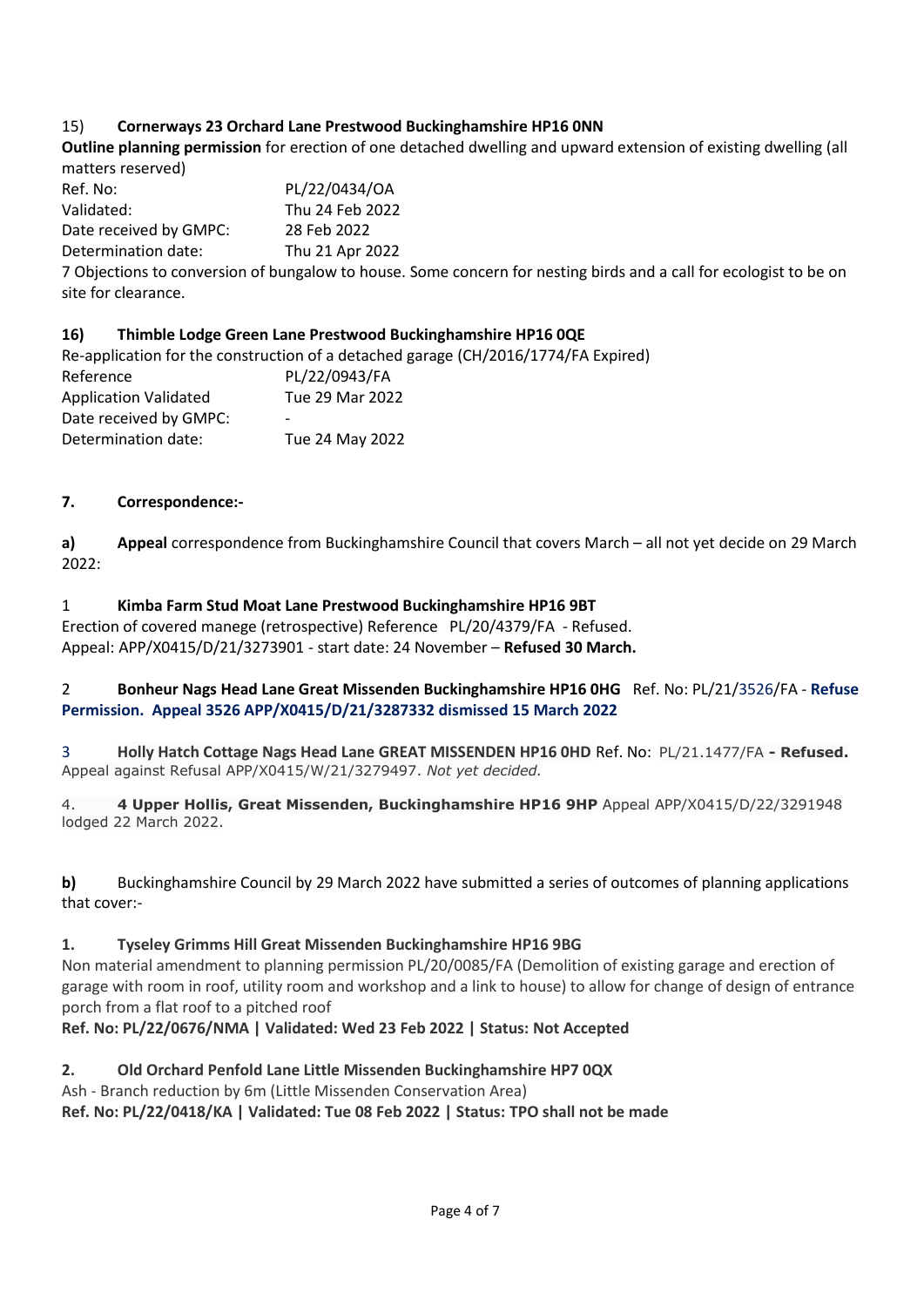**3. Witches Moon Stony Lane Little Kingshill Great Missenden Buckinghamshire HP16 0DS** Addition of a roof light to side elevation **Ref. No: PL/22/0370/FA | Validated: Wed 02 Feb 2022 | Status: Conditional permission**

**4. Klee House Deep Mill Lane Little Kingshill Great Missenden Buckinghamshire HP16 0DJ**

Variation of condition 12 (Approved Plans) of planning permission PL/20/1392/FA (Demolition of existing outbuilding and erection of a detached dwelling, associated landscaping and formation of vision splays on existing vehicle access.) to allow for an increase in floor space and changes to external materials, windows and floor layout. **Ref. No: PL/22/0315/VRC | Validated: Thu 27 Jan 2022 | Status: Refuse Permission (Little Missenden Objected)**

**5. Frognal Nairdwood Lane Prestwood Great Missenden Buckinghamshire HP16 0QH** Single storey side and rear extensions **Ref. No: PL/22/0261/FA | Validated: Fri 28 Jan 2022 | Status: Conditional permission**

**6. Fern Lea Little Hollis Great Missenden Buckinghamshire HP16 9HZ** Single storey rear extension **Ref. No: PL/22/0250/FA | Validated: Mon 24 Jan 2022 | Status: Conditional permission (PC no objections)**

**7. Threshing Barn Missenden Road Amersham Buckinghamshire HP7 0RJ** Listed building consent for single storey rear extension **Ref. No: PL/22/0260/HB | Validated: Thu 27 Jan 2022 | Status: Withdrawn**

**8. Threshing Barn Missenden Road Amersham Buckinghamshire HP7 0RJ** Single storey rear extension **Ref. No: PL/22/0209/FA | Validated: Thu 27 Jan 2022 | Status: Withdrawn**

**9. Jug Cottage Village Road Little Missenden Buckinghamshire HP7 0RF** Willow Tree - Remove (Little Missenden Conservation Area). **Ref. No: PL/22/0170/KA | Validated: Mon 17 Jan 2022 | Status: TPO shall not be made**

**10. 14 Rosetree Close Prestwood Great Missenden Buckinghamshire HP16 9EW** Front porch, change to front bay window and insertion of rooflight in garage **Ref. No: PL/22/0138/FA | Validated: Thu 13 Jan 2022 | Status: Conditional permission (PC no objection)**

**11. Arki's Farm Aylesbury Road Great Missenden Buckinghamshire HP16 9LS**

Approval of Condition 6 (Noise protection scheme) on planning permission PL/21/3837/FA - Change of Use of Land To Sui Generis, Mixed Agriculture and Dog Recreation Use

**Ref. No: PL/21/4927/CONDA | Validated: Fri 24 Dec 2021 | Status: Condition 6 Not Accepted** because inadequate noise protection in depth and detail on practical noise control measures that will reduce disturbance from Arki's Farm and, in turn, safeguard local residential amenity. He does not recommend to discharge Condition 6 at this time. (Steve Bambrick letter of 4 March).

# **12. 36 Upper Hollis Great Missenden Buckinghamshire HP16 9HP**

Part single/part two storey side and front extensions, raising roof of existing single storey side extension, detached garage and changes to fascia materials

**Ref. No: PL/21/4791/FA | Validated: Tue 04 Jan 2022 | Status: Conditional permission (PC no objection)**

**13. Barn at Peterley Wood Farm Peterley Lane Prestwood Buckinghamshire HP16 0HH** Construction of new stables and feed/tack store on site of existing dilapidated stables **Ref. No: PL/21/4691/FA | Validated: Wed 12 Jan 2022 | Status: Conditional permission (PC no objection)**

# **14. Missenden Abbey High Street Great Missenden Buckinghamshire HP16 0BD**

Removal of condition 2 (limiting marquee to March/September inclusive) of application PL/19/3764/FA (Continued seasonal erection of marquee for five years.)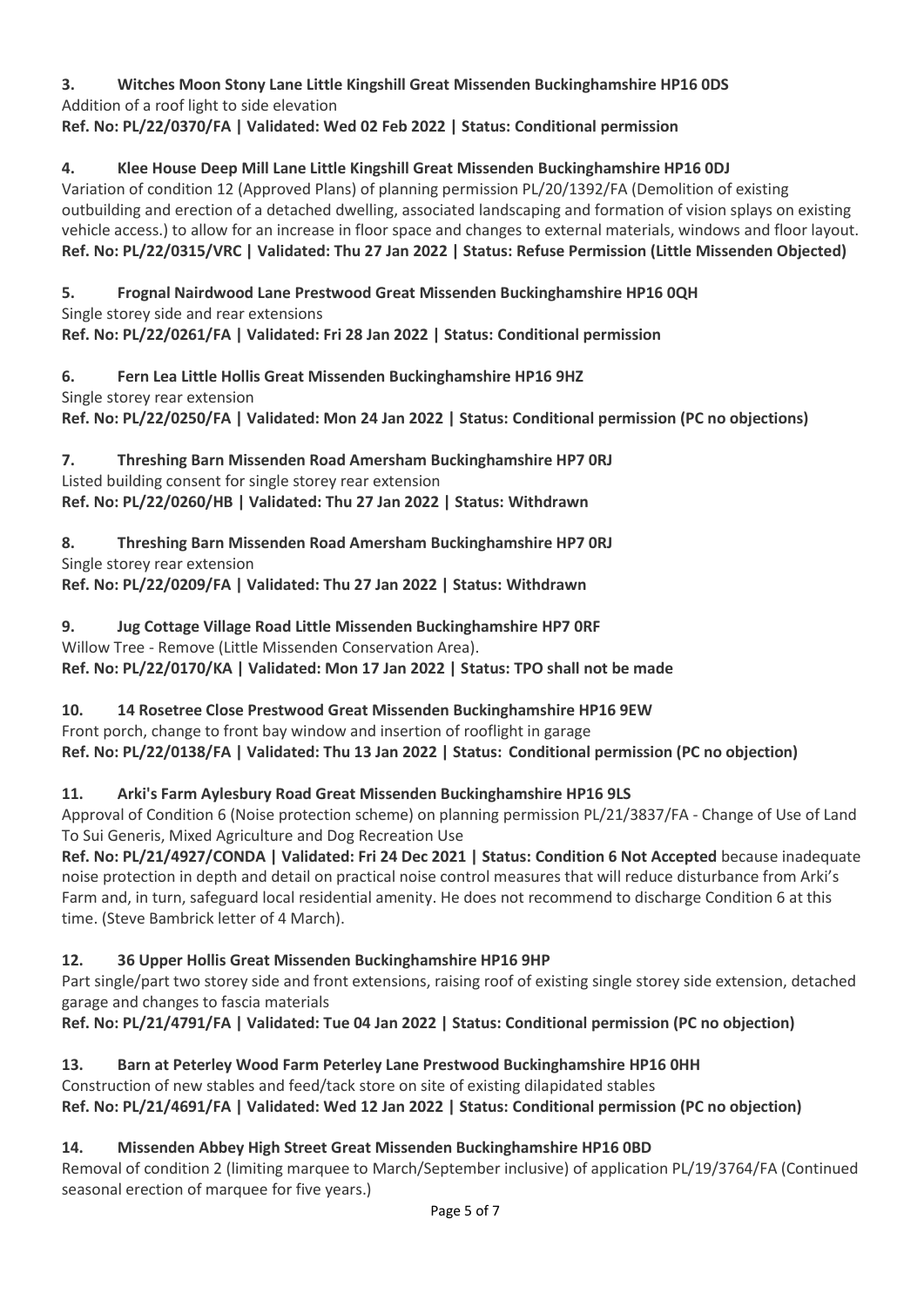**15. Little Missenden Church Of England School Village Road Little Missenden Buckinghamshire HP7 0RA** Construction of detached single storey nursery classroom with open sided link canopy **Ref. No: PL/21/4430/FA | Validated: Wed 17 Nov 2021 | Status: Conditional permission**

# **16. Hampden Cottage 4 Church Street Great Missenden Buckinghamshire HP16 0AX**

Listed building consent for roof repairs and treatment of rear facing timbers **Ref. No: PL/21/4402/HB | Validated: Mon 29 Nov 2021 | Status: Conditional consent (PC did not object)**

# **17. Chestnut House Broombarn Lane Great Missenden Buckinghamshire HP16 9JD**

Variation of condition 17 (approved plans) of planning permission PL/19/4163/FA (Redevelopment of site to provide 2 detached dwellings with vehicular access, associated hardstanding, landscaping and car parking) to allow changes to design (part retrospective)

**Ref. No: PL/21/4278/VRC | Validated: Mon 22 Nov 2021 | Status: Conditional permission (PC Objected in respect of Condition 15)**

### **18. Mayhill 30 Upper Hollis Great Missenden Buckinghamshire HP16 9HP**

Single storey side/rear extension, detached double garage, changes to windows and doors, solar panels on roof and rendering of existing walls

**Ref. No: PL/21/4281/FA | Validated: Fri 05 Nov 2021 | Status: Conditional permission (PC no objection)**

# **19. Tyseley Grimms Hill Great Missenden Buckinghamshire HP16 9BG**

**Non material amendment** to planning permission PL/20/0085/FA (Demolition of existing garage and erection of garage with room in roof, utility room and workshop and a link to house) to allow for change of design of entrance porch from a flat roof to a pitched roof

Ref. No: PL/22/0676/NMA Validated: Wed 23 Feb 2022 Determination date: Wed 23 Mar 2022 Decided: **Not accepted**

### **20. Reyners Green, Little Kingshill, Great Missenden Buckinghamshire HP16 0EQ**

Single storey rear extension, replacement timber cladding panels, alterations to some windows/doors PL/22/0103/FA Validated: Wed 26 Jan 2022 **Conditional permission**

### **21. Heath Cottage Marriotts Avenue South Heath Great Missenden Buckinghamshire HP16 9QW** Single storey rear and side extensions

Ref. No: PL/22/0064/FA | Validated: Mon 10 Jan 2022 | Status: **Conditional permission (PC no objection)**

# **22. Little Reddon Wyck Marriotts Avenue South Heath Great Missenden Buckinghamshire HP16 9QL**

Part two storey / part single storey side extension, hip to gable roof extension to side, front porch, addition of 4 front and 1 rear dormer windows and changes to doors and windows

Ref. No: PL/22/0272/FA | Validated: Fri 28 Jan 2022 |**Conditional permission** (Great Missenden Parish Council does not object but we robustly query how to ensure Biodiversity Net Gain and highlight the loss of 3 mature trees even if they are conifers.)

# 23. **Holly Cottage Ballinger Road South Heath Great Missenden Buckinghamshire HP16 9QH**

Approval of condition 5 (Boundary treatment) of planning permission PL/20/0842/FA - Erection of three dwellings each with a garage and and amenity space. Demolition of existing garage and replacement with a new garage to rear of Holly Cottage. New vehicular access to be obtained from the construction of a private drive connecting to Ballinger Road via the existing driveway serving Holly Cottage.

PL/22/0603/CONDA Validated: Thu 17 Feb 2022**Condition Accepted**